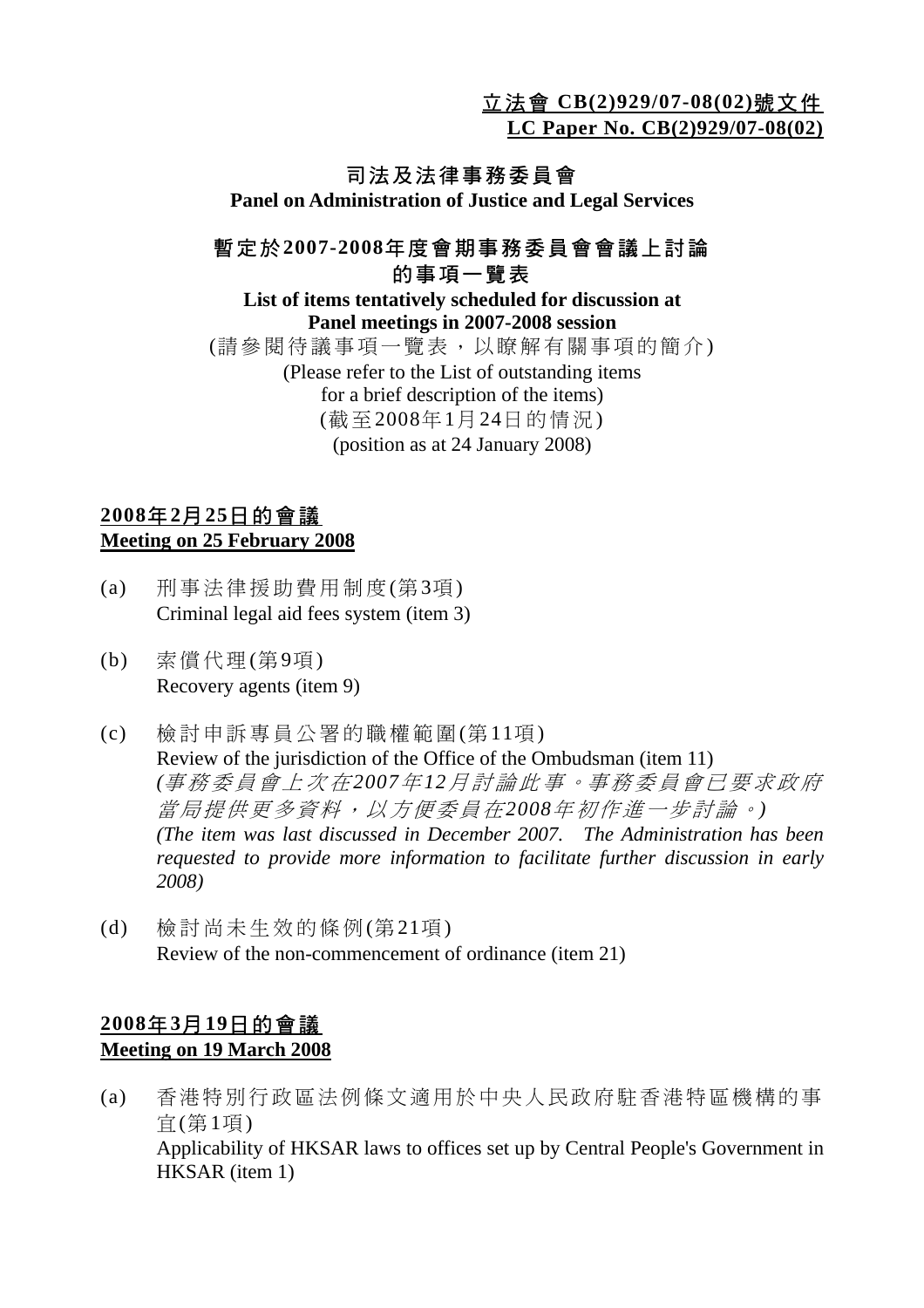(b) 法律及相關服務的供求(第5項) Demand for and supply of legal and related services (item 5)

#### **2008**年**4**月**28**日的會議 **Meeting on 28 April 2008**

- (a) 律師會的專業彌償計劃(第4項) Professional Indemnity Scheme of the Law Society (item 4)
- (b) 與法律草擬專員會晤(第13項) Meeting with the Law Draftsman (item 13)
- (c) 騰本收費(第14項) Transcript fees (item 14)
- (d) 法官及司法人員薪酬的釐定(第15項) Determination of judicial remuneration (item 15)

### **2008**年**5**月**26**日的會議 **Meeting on 26 May 2008**

(a) 提供法律援助服務事宜(第2項) Provision of legal aid services (item 2)

### **2008**年**6**月**23**日的會議 **Meeting on 23 June 2008**

- (a) 法援婚姻訴訟個案家事調解試驗計劃(第10項) Pilot Scheme on Mediation of Legally Aided Matrimonial Cases (item 10)
- (b) 發展調解服務(第19項) Development of mediation services (item 19)

## **2008**年**7**月**28**日的會議 **Meeting on 28 July 2008**

有待決定 To be decided